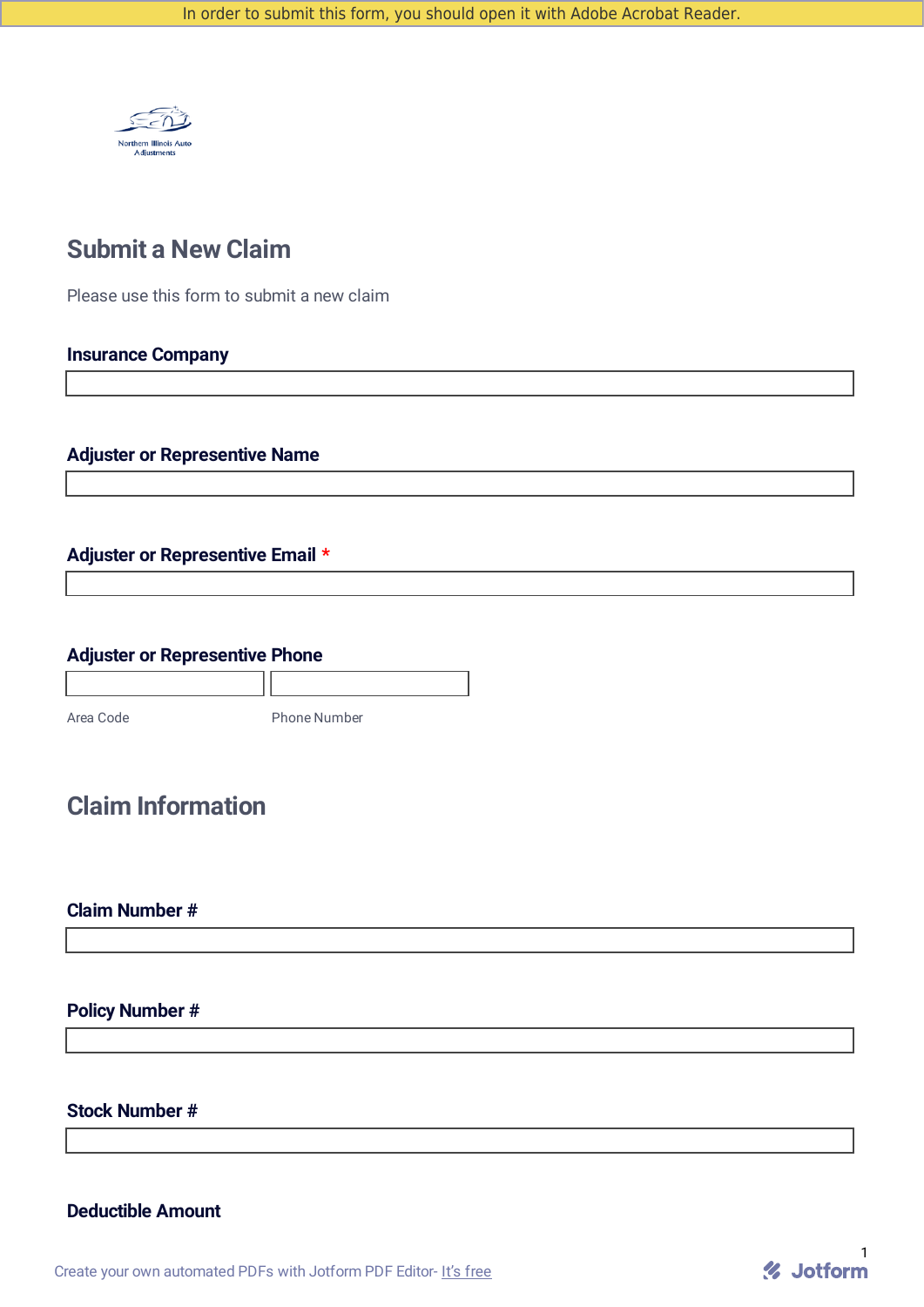| Date of Loss                        |  |
|-------------------------------------|--|
| F                                   |  |
| Month Day Year                      |  |
| <b>Type of Loss</b><br>$\mathbf{F}$ |  |
| <b>Vehicle or Property Type</b>     |  |
|                                     |  |

# **Insured/Claimant**

## **This assignment is for:**

Olnsured

**O**Claimant

#### **Name**

| <b>First Name</b> | Last Name |
|-------------------|-----------|

#### **Address**

Street Address

Street Address Line 2

City State / Province

Postal / Zip Code

#### **Phone Number \***

Create your own [automated](https://www.jotform.com/products/pdf-editor/?utm_source=pdf_file&utm_medium=referral&utm_term=213477103590150&utm_content=jotform_text&utm_campaign=pdf_file_branding_footer) PDFs with Jotform PDF Editor- It's free

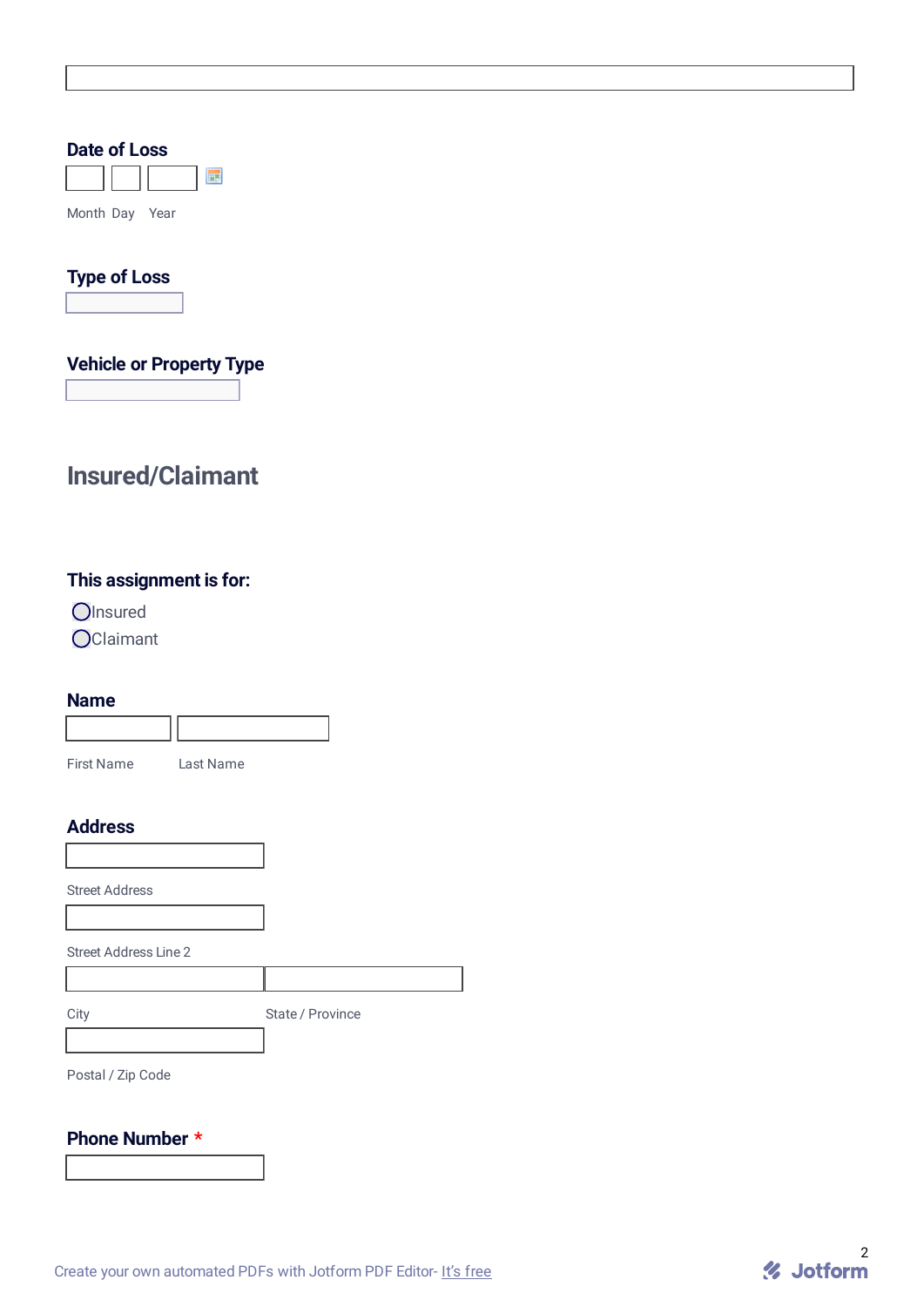## **Email \***

example@example.com

#### **Damage:**

## **Facts of Loss / Assignment Instructions**

# **Vehicle**

#### **Year**

#### **Model**

## **License Plate**

### **Make**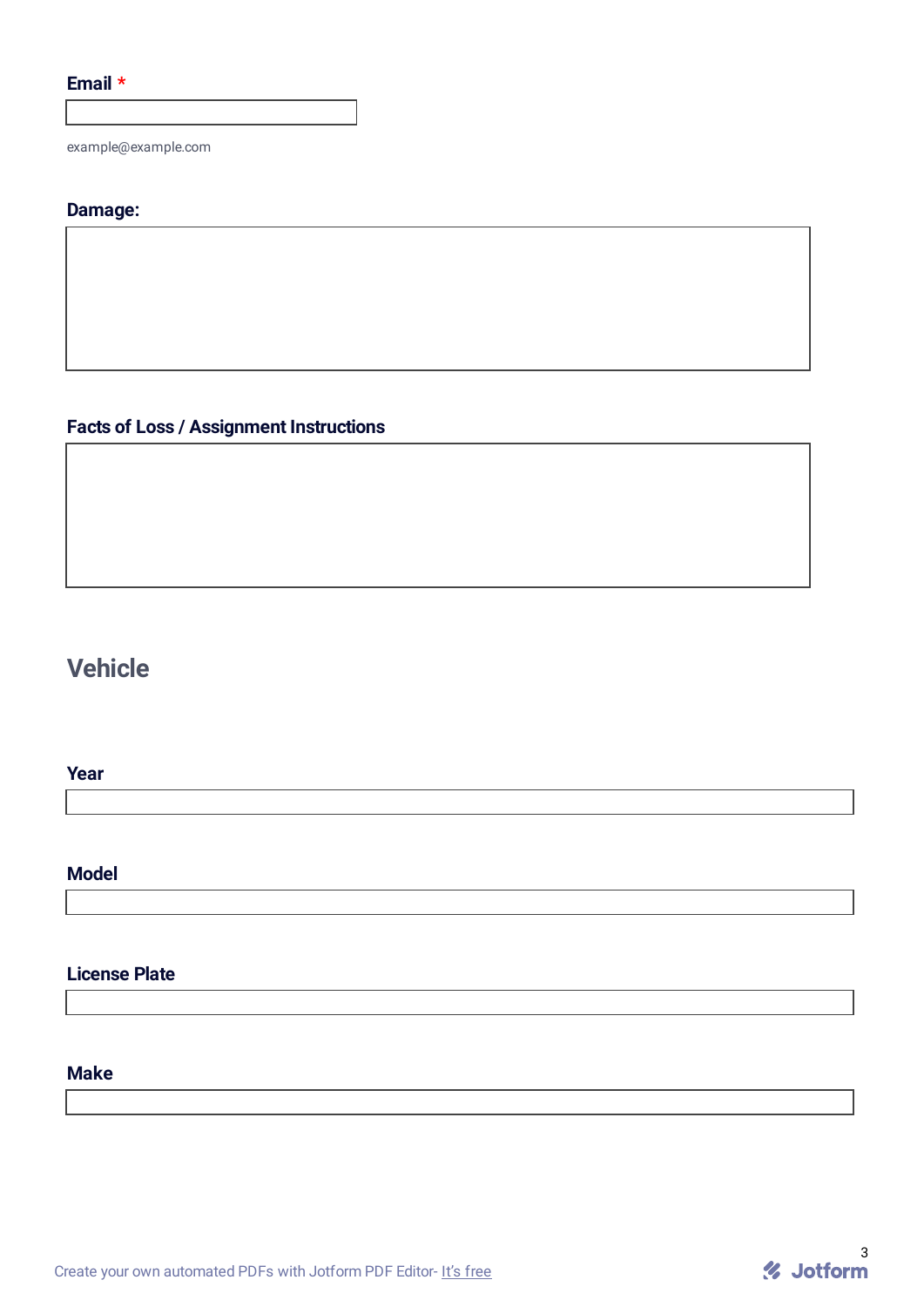#### **VIN**

#### **Color**

# **Location**

## **Type**

#### **Address**

| <b>Street Address</b>        |                  |
|------------------------------|------------------|
|                              |                  |
| <b>Street Address Line 2</b> |                  |
|                              |                  |
| City                         | State / Province |
|                              |                  |

Postal / Zip Code

#### **Email \***

example@example.com

## **Phone Number**

Area Code **Phone Number** 

# **Assignment**

## **Assignment Type**